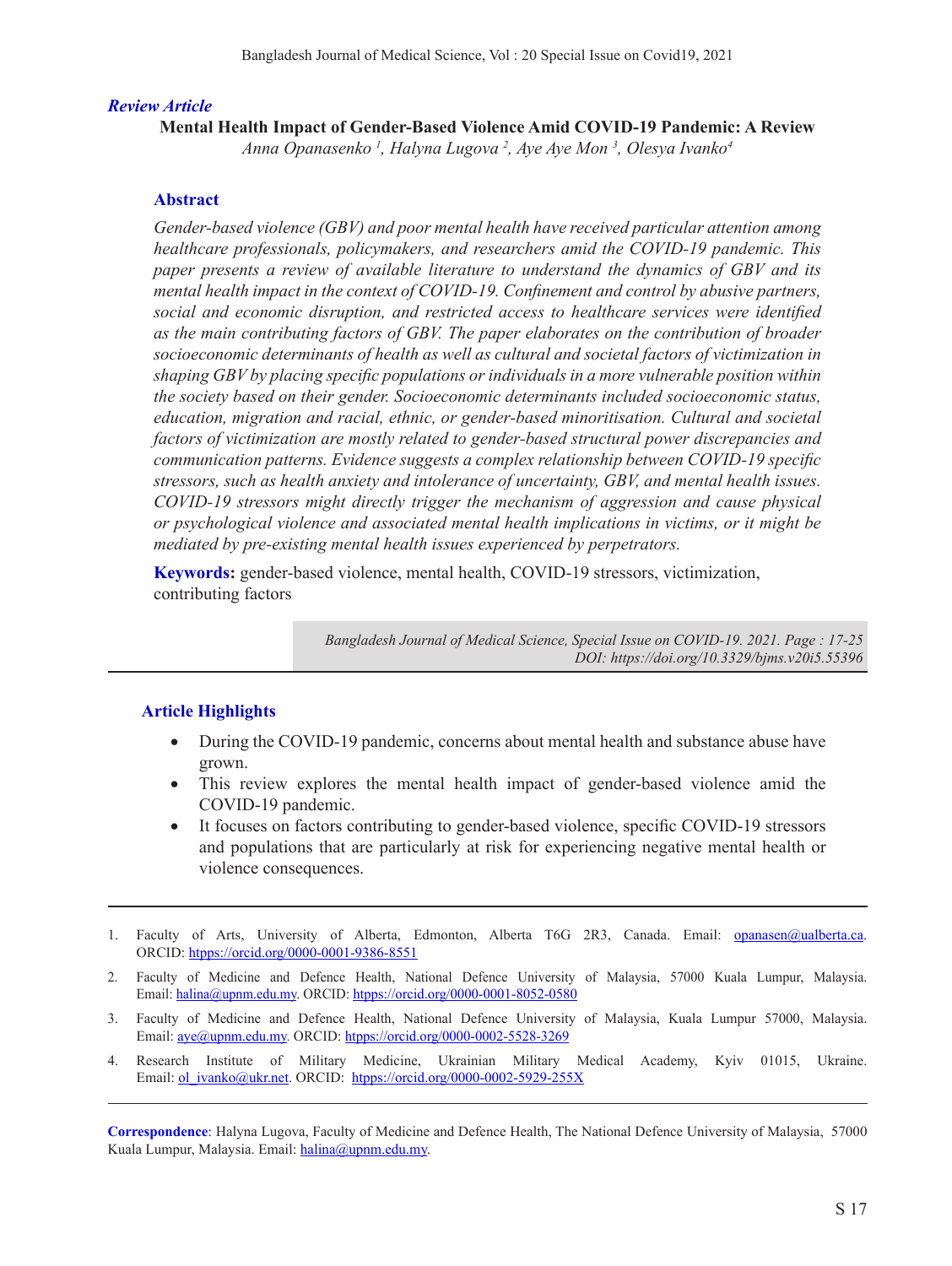## **Introduction**

Gender-based violence (GBV) is a lamentably widespread phenomenon that affects most countries, regardless of their economic and social development stage. Bouta, Frerks, and Bannon<sup>1</sup> define GBV as the "physical, sexual, and psychological violence against both men and women that occurs within the family and the community and is perpetrated or condoned by the state." Therefore, GBV should be a broad universal term, not restricted to a particular setting or type of violence, and used to discuss various issues. Many instances of GBV inherently violate fundamental human rights and present a serious public health threat. The consequences of these violent acts, be it corporeal violence or various manifestations of psychological and sexual violence, entail deplorable consequences on the victims' mental health, including but not limited to anxiety, depression, various substance abuse, post-traumatic stress disorder (PTSD), sleep disorders, suicidal tendencies, and self-harm<sup>2</sup>.

Nevertheless, while GBV is a commonly used term, delving into the problem in-depth requires a thorough understanding of other terminology around this issue. Numerous terms are often used interchangeably to discuss the different GBV-associated problems; however, it is imperative to draw distinctions between them to understand the implications of each issue. Since GBV disproportionately affects women, another critical term is violence against women (VAW) 3 . Globally, one in every three women has suffered beatings, has been pressured into sex without consent, or has become a victim of some form of abuse in their lives <sup>4</sup>. Therefore, VAW encompasses all types of violence mentioned above, but only when targeted at individuals who identify as women.

Moreover, another frequent term is domestic violence, which can also be called family violence. It is the broadest term, as it does not imply violence against any particular gender and applies to any person residing in the same household as the perpetrator, be it a child, a partner, or another relative <sup>3</sup>. On the contrary, intimate partner violence (IPV) exclusively applies to partners in long-term relationships, both heterosexual and same-sex couples. Therefore, domestic violence and IPV are not based on the victim's and the perpetrator's gender identity. We will use GBV as an umbrella term for this review while also using more specific terminology explicated above to narrow down specific issues.

All the aforementioned forms of abuse have adverse consequences to the victim's mental health, thereby contributing to a severe public health issue. Mental health is defined as "a state of well-being," including emotional, psychological, and social components. It helps determine an individual's ability to cope with everyday stresses of life, work productively, and contribute to the community  $5$ . Sexual and physical violence are also known risks to mental health. During the COVID-19 pandemic, "shutting down" businesses and the "stay home" order can aggravate GBV and domestic violence and exacerbate mental health conditions. Depression and anxiety are the most common mental health issues and are among the most critical public health concerns<sup>5</sup>.

This narrative review of past literature aims to explore the dynamics of GBV during the COVID-19 pandemic. The paper addresses the contributing factors and mental health impacts of GBV globally while considering how broader socioeconomic and cultural factors may place specific individuals at a higher risk of violence.

## **Prevalence and Trends of Gender-Based Violence During the COVID-19 Pandemic**

Preliminary data indicate that the ongoing COVID-19 pandemic may significantly impact GBV and associated public health implications. In addition to the unfortunate incidents covered by media, the number of domestic violence incidents has been documented in all regions worldwide during the COVID-19 pandemic 6-10. VAW reportedly increased significantly from 4-5% before to up to 50% during the lockdown based on online surveys in different settings 11-13. The most common form of violence was psychological abuse <sup>11</sup>. Interestingly, this type of violence had been the most frequent even before the COVID-19 pandemic 14. Alongside the common forms of abuse, IPV offenders weaponized the anxiety and fear caused by COVID-19, thereby indirectly using it against their partners; for instance, prohibiting medical aid in case of emergency or prohibiting their victims from carrying out routine hygienic practices, such as handwashing, in order to increase the partner's dread of becoming infected with COVID-19<sup>15</sup>. Before lockdown, women who had suffered from IPV were more likely to be abused in isolation with their partners  $11$ .

Broader socioeconomic determinants of health were salient before the pandemic but have been amplified by the ongoing unprecedented public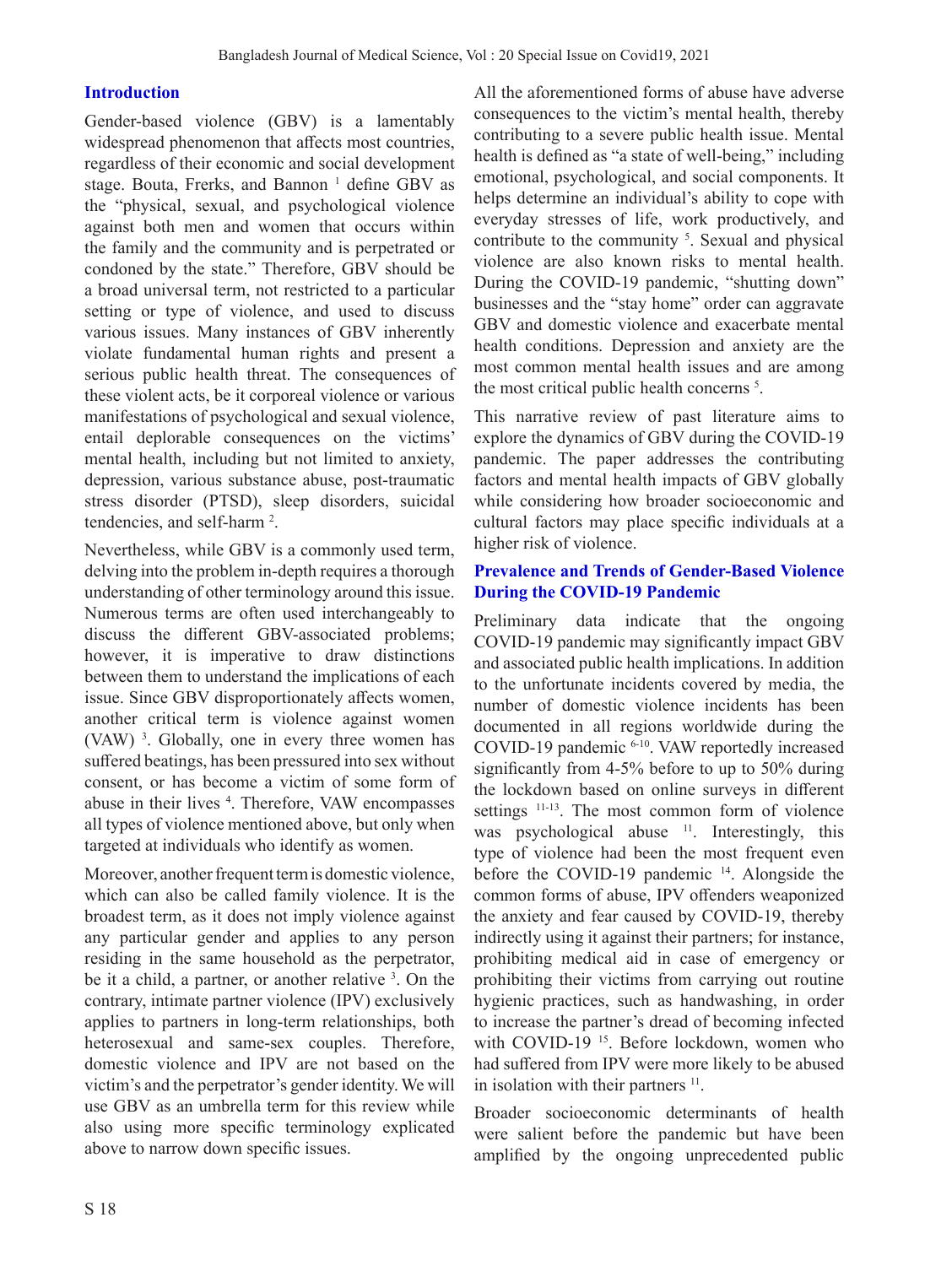health crisis. Countries on the lower socioeconomic development spectrum have seen particularly severe cases of women's self-isolation in unsafe domestic environments brought about by violent and abusive relationships 16. In a time-series study in rural Bangladesh, among women experiencing emotional violence (being insulted, humiliated, intimidated, or threatened) or moderate physical violence (being slapped or having something thrown at them, being pushed, or having their hair pulled), over half reported that it had increased since the lockdown 12. According to a preliminary gender analysis of the COVID-19 crisis, persons who identify as women may be disproportionately affected due to their socioeconomic and humanitarian circumstances in various ways, such as facing adverse consequences for their education, safety, health, income, nutrition, and food security 17.

Additionally, women who come from minority groups are at an increased chance of suffering from the adverse effects of GBV. For example, when it comes to reproductive and sexual health support, marginalized communities are disproportionately in danger of not gaining access to the appropriate services <sup>18</sup>. Moreover, the critical situation caused by COVID-19 specifically affects people identifying as lesbian, gay, bisexual, transgender, intersexual, queer, and others (LGBTIQ+), who already suffer from the lack of adequate access to genderaffirmative healthcare and rampant discrimination as a marginalized community. For instance, a recent study in Argentina carried out among transgender and non-binary persons demonstrated that the most common GBV perpetrators were family members of the victims, especially those who identify as nonbinary <sup>19</sup>.

Cultural and societal perceptions of victimization include gender-based structural power discrepancies and communication patterns. It was noted that although IPV is often conceptualized as occurring in the context of VAW by their male partners, reciprocal violence is a common form of IPV 20. Several gender differences may serve as risk factors of IPV, such as men's emotion regulation abilities and women's social support. The study by Glowacz<sup>21</sup> found that the majority reported being victims of violence among the perpetrators. However, the findings were limited to minor violence as perpetrators of terrorismtype intimate violence would be unlikely to report their violent actions. Furthermore, victims would be restrained from responding by their controlling

partners. Currently, as long as the COVID-19 pandemic aggravates the situation, the 'silent' cases of severe IPV against women will possibly remain more widespread.

## **Confinement and Control by Abusive Partners**

Numerous risk factors that lead to IPV are being aggravated by various aspects of the COVID-19 pandemic. Lockdown measures, in particular, contributed to the growing number of domestic violence cases, developing what the United Nations has named "shadow pandemic within the pandemic" <sup>22</sup>. "Shelter-in-place" restriction policies, implemented by governments globally as a preventative measure against COVID-19 spread, obligate victims to endure abuse within the confines of their homes 22. Various data demonstrate that GBV has grown globally during the lockdown, as victims, most frequently women, have little to no opportunities to get away from their abusive partners. Reports from numerous countries indicate that various public health measures aimed at slowing down the transmission of COVID-19, such as lockdowns and social distancing, entailed inadvertent negative consequences for the victims of domestic violence 18. The controlling and stalking tendencies of GBV perpetrators have grown during lockdown when they are constantly forced to remain in a domestic setting.

Moreover, some studies have shown that the number of calls to helplines from IPV victims has gone up 23. Nevertheless, a contrary trend has been observed, whereby a significant decline in the IPV victims who sought aid from various support services, such as emergency departments and assault referral centers, has been reported <sup>24</sup>. Unfortunately, this could be because women are constantly controlled by their abusive partners in the confined spaces during the lockdown, and the opportunities for a disclosure of the maltreatment are reduced 23.

According to sociological and gender research, the more time families spend in direct contact, the higher the possibility that groundless violence may occur – a tendency which literature ascribes to human psychology 25-26. Nevertheless, aside from the adverse consequences on people (domestic violence), it would also be interesting to consider the positive effects of constantly being nearby during lockdowns due to the unprecedented nature of the COVID-19 crisis. Some of the recent studies have already provided insight into this matter. For example, a cross-sectional study among Nigerian couples found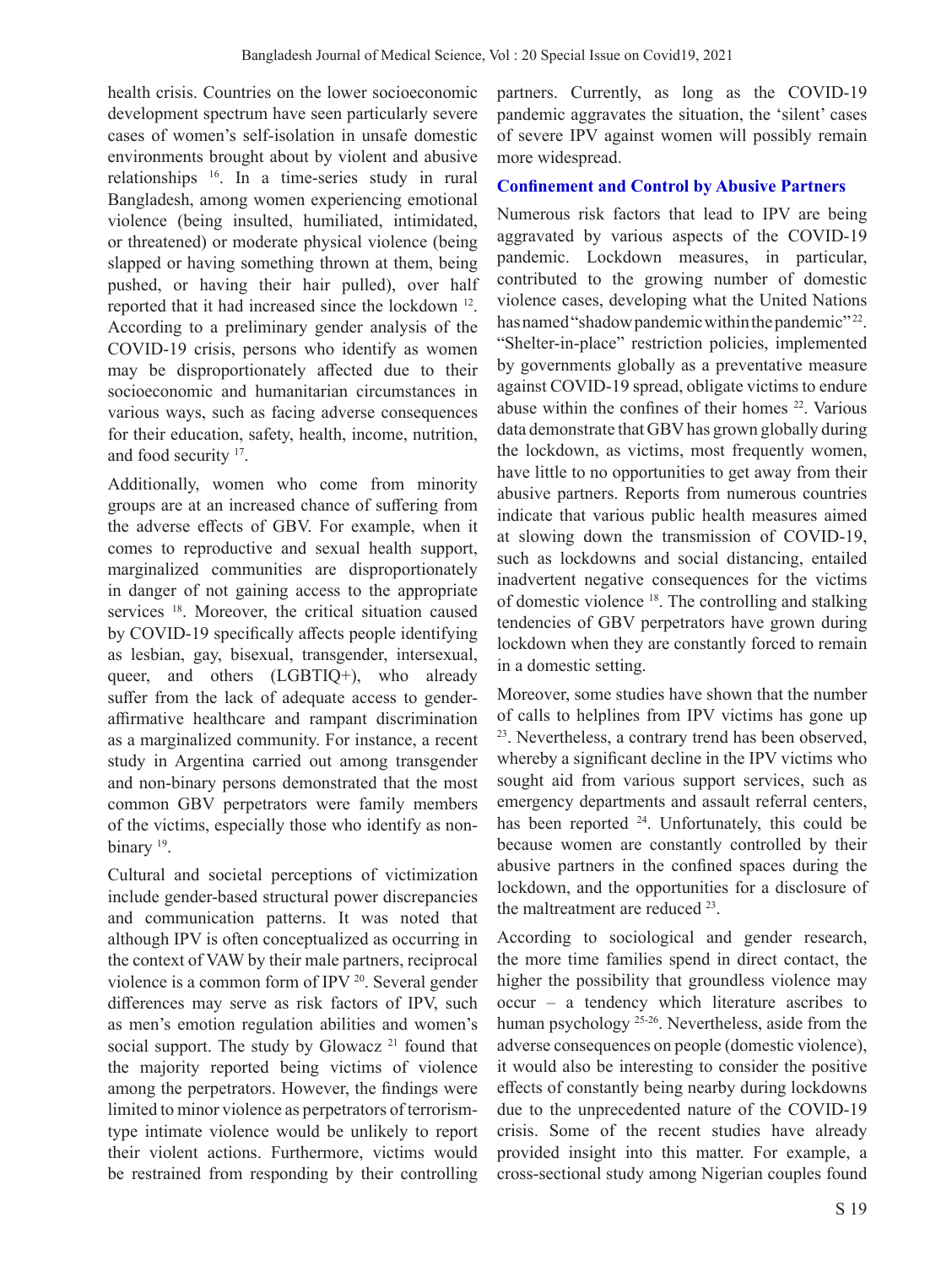a decreased prevalence of IPV in the early phase of the pandemic, suggesting that couples can experience less partner violence during periods of confinement. Nevertheless, it is crucial to consider that the study respondents mainly were working women whose minimum level of education was a college degree <sup>14</sup>. Therefore, it is possible to suggest a link between the positive impact of couples' confinement and the level of their education and employment status.

### **Social and Economic Disruption**

Considering that the frequency of domestic violence is disproportionately higher in regions struggling with the economic repercussions of the COVID-19 pandemic, it is likely that economic problems are major contributing factors to the sharp rise in domestic violence cases. A survey carried out among Spanish women indicated that the impact of economic consequences was twice as significant as forced cohabitation due to the lockdown <sup>27</sup>. Despite having no prior reported abuse in a family, anxiety brought about by financial hardship during the crisis and little aid from society may have incited violence. Pandemic has caused economic insecurity due to loss of jobs and livelihoods, closure of businesses, and household members living in increased stress and tension 28. Economic insecurity resulted in worsened economic dependence of women on their spouses or intimate partners<sup>29</sup>. For instance, sudden unemployment on the husband's side may render him unstable and temperamental, leading him to take his anger out on his spouse. As a result of domestic violence, more separations and divorces are likely, meaning government resources will be employed, placing additional strain on the economy 30. The adverse effects of domestic violence on physical and mental health are well documented in the literature, ranging from depression, risky sexual behavior, and substance abuse to more long-term challenges like chronic diseases 31-33. More importantly, because of domestic violence, countries face the possibility of losing a productive workforce that may otherwise contribute to the economy but is instead taken away by the mental and physical effects of domestic violence. An unprecedented phenomenon regarding the pandemic and domestic violence is that economic complications simultaneously present causes and consequences, creating a vicious cycle. Essentially, domestic violence cases aggravated by the pandemicrelated economic hardships entail deplorable mental and physical consequences, which, in turn, lead to a loss of a valuable workforce that could have

S 20

alternatively made a significant contribution to the country's economy. Although this unfortunate issue may take a longer time to develop, it is inescapable, nonetheless 28.

Another factor associated with the pandemic is the disruption of social protective networks and the inability of the victims to seek help and access protective community support or leave the relationship 34. Before the pandemic, domestic violence victims had an opportunity to seek various forms of help, such as support in the face of family and friends, shelters, and even protective orders and other forms of legal aid. Lockdown measures take many of such options away <sup>28</sup>. Moreover, seeking help from colleagues in the workplace is another essential remedy for the victims, which became unavailable during COVID-19, as many companies and establishments implemented remote working conditions on a large scale. These work-from-home policies have significantly diminished people's overall opportunities for socializing, and more importantly, they have prevented abuse victims from seeking or maintaining support from their co-workers 35-37. Besides, women's limited access to different sources of housing, such as shelters and hotels that have reduced their capacity to host, and travel restrictions have prevented women's access to safer places 29. As women have been forcibly cloistered in their homes, it is likely that the frequency and magnitude of violence they are subjected to will only grow. In humanitarian settings, insecurity and instability during COVID-19 may lead to increased exposure of women and children to unsafe and risky environments, including sexual violence and harassment during the procurement of essential goods 16.

Also, the closure of school and childcare facilities is a considerable loss for domestic violence victims as it creates more stress and responsibility for both victims and their children. In addition, we must also consider the notion that areas under containment might not have available childcare support, which only aggravates the children's hardships; for instance, there may be negative consequences to their food security, adequate education, and general development. Moreover, children may also be mentally affected by witnessing increased domestic violence in their households 38-39. Besides, school closures have led to thousands of adolescent girls staying at home, placing them at heightened risk of violence, especially in humanitarian settings 16.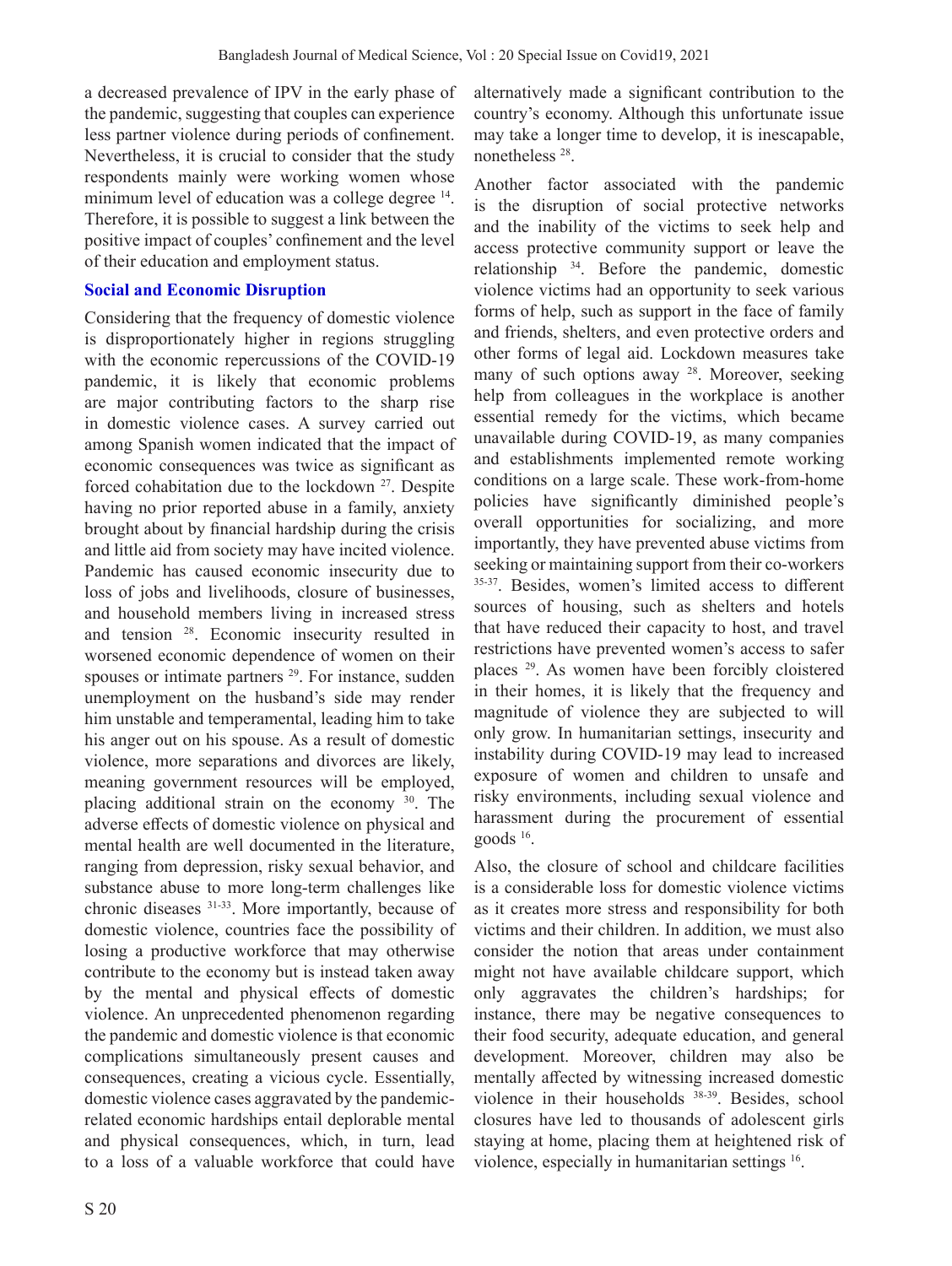### **Restricted Access to Health Services**

As the pandemic grows, all health resources are directed towards responding to the COVID-19 situation, leaving other essential services such as GBV support understaffed and under-resourced. Medication shortages have been reported worldwide, with some countries already experiencing stockouts of sexual and reproductive health (SRH) supplies. Many clinics have closed or reduced their hours, while others have had to redirect human resources and clinic space to the COVID-19 response. In addition to possible supply-side issues, lockdown might have restricted women's access to health care services. Moreover, fear of exposure to the coronavirus might discourage women from attending clinic appointments and seeking other relevant services. Reduced transport options during lockdown also disproportionately impact women, for whom walking carries a greater risk of assault. Women who experience IPV and do not ask for help could have otherwise been identified in the emergency departments by the trained healthcare workers, but now emergency departments are overwhelmed by COVID patients 23. Notably, an American largescale online survey demonstrated that people still visited emergency departments during the lockdown for violence outcomes. For the most part, visits for these outcomes decreased to a lesser extent than overall emergency department visits, confirming that violence remains a concern during the COVID-19 pandemic 40. The COVID-19 crisis has aggravated pre-existing injustices and discrepancies in social and healthcare systems. In a recent large-scale web survey in the UK, people who identify as women, ethnic minorities, and those with chronic illnesses experienced significantly more cancellations of medical or surgical appointments and needed longer care hours during the lockdown <sup>41</sup>. Healthcare systems are generally not easy to utilize, and they are also unable to adequately assist immigrants, considering their background and SRH needs <sup>42</sup>. Under non-pandemic circumstances, immigrants in the United States do not have sufficient access to public health insurance programs, generally due to regulations that do not allow registration because of legal and immigration status or several years living on the United States territory 43. Given the current high-risk epidemiological situation with many economic and social stressors, the access to appropriate healthcare services may only continue to decrease for immigrants and communities found in similar situations of social and economic depravity.

### **Impact of Gender-Based Violence on Mental Health Amid COVID-19 Pandemic**

The literature provides compelling evidence of the detrimental consequences of domestic violence on people's mental health. Such consequences include but are not limited to high-risk sexual behavior, depression, substance abuse, and even problems such as chronic mental afflictions  $31-33$ . Both GBV and mental health issues are complex and multifaceted concepts 44. The adverse effects of the COVID-19-related lockdown on women's mental health and GBV have been reported in low- and middleincome countries <sup>11, 16</sup>. A recent German survey reported alarming IPV levels and demonstrated that the COVID-19 Pandemic Leads to a mental health burden even in highly developed Western countries<sup>45</sup>. Another cross-sectional study in the United States showed that during the lockdown, IPV and sexual violence were significantly associated with greater symptom severity of depression and anxiety in the two weeks following the stay-at-home state order  $46$ . The study also demonstrated that those with more outstanding social support appear to have a better capacity to withstand the mental health impacts of the pandemic.

Notably, there is a complex relationship between COVID-19 stressors, IPV victimization, and mental health (or health risk behaviors). Gresham et al. 47 found that COVID-19 stressors, such as social disconnection, financial insecurity, and health anxiety, were positively associated with IPV victimization, and IPV victimization was positively associated with substance abuse. On the other hand, mental health issues may mediate between COVID-19 specific stressors and IPV. For example, uncertainty caused by the pandemic plays a vital role in triggering the mechanism of aggression, and mental health issues experienced by perpetrators could mediate this relationship. Glowacz, Schmits, and Dziewa 21 showed that anxiety and depression mediated the relationship between intolerance of uncertainty and physical or psychological abuse regardless of gender in a multinational sample from Belgium, France, and Canada. The study also found that physical assault was significantly higher in men, whereas psychological aggression, anxiety, and intolerance of uncertainty were significantly higher in women.

In addition, concerns have been raised regarding mental health and its relationship with family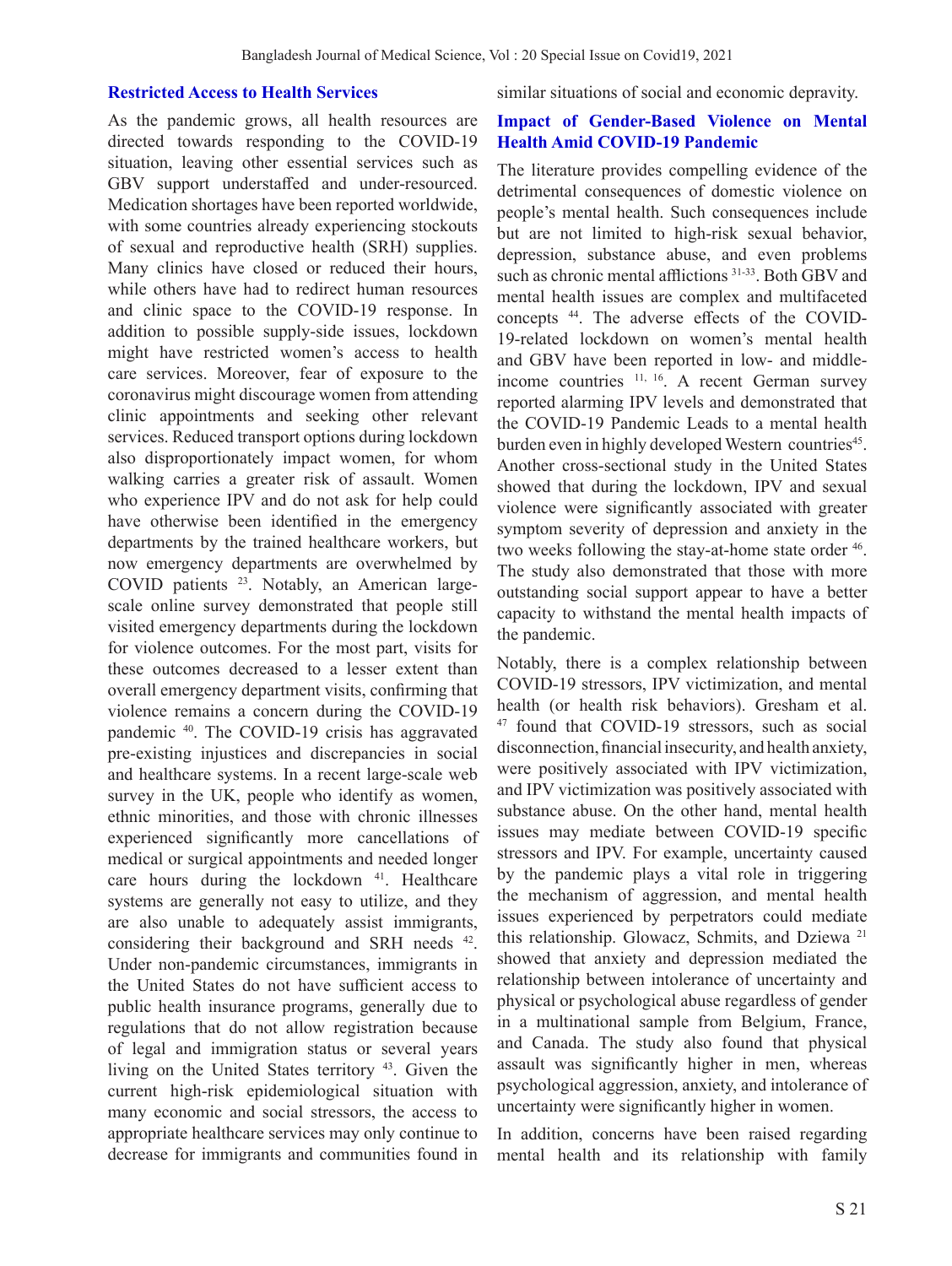violence among healthcare practitioners. Being a woman was one of the most common risk factors associated with increased risk of depression and anxiety 48-51, exposure to COVID-19 patients 49, 52-54, and fear of being infected 50, 53, 55. In a study among family and mental health practitioners in Australia, increased proportions of caseloads, changed work practices during COVID-19 restrictions, and associated incidents of family violence resulted in higher workplace stress which was related to sleep disturbances, headaches, more significant negative affect and an overall worsening of mental health of the participants <sup>56</sup>.

GBV victims face unique challenges amid the COVID-19 pandemic. Through the analysis of available literature, we found that the factors contributing to GBV were related to confinement and control by abusive partners, social and economic disruption, and restricted access to health services. Moreover, we identified the role of socioeconomic determinants and cultural perceptions of victimization in shaping SBV issues, as well as complex relationships between COVID-19 stress factors, violence, and mental health (Figure 1).

# **Conclusion and Recommendations**

Globally, GBV is a public health crisis. The COVID-19 pandemic amplified the mental health implications of GBV, primarily due to the effect of lockdowns imposed by the governments to curb the infection spread, financial insecurity, and social disconnection faced by the communities, and diminished health services overstretched by the necessity to address challenges caused by the pandemic. In this study, we identified the main contributing factors of GBV during the pandemic, outlined the broader structural and systemic factors shaping GBV, and elaborated on the complex relationship between COVID-19 specific stressors, GBV victimization, and mental health issues. Future research is needed to explore how the dynamics of GBV and its mental health impact within the COVID-19 pandemic should be addressed by public health policymakers and healthcare professionals to provide more resources and help to GBV victims.

## **Conflict of Interest**

None

## **Funding**

No funding sources

## **Acknowledgment**

The authors thank Professor Dr. Mainul Haque of the National Defence University of Malaysia for his helpful comments that improved the manuscript.



Figure 1: Contributing factors of gender-based violence and its mental health impact in the context of the COVID-19 pandemic (dotted lines represent mediating relationships)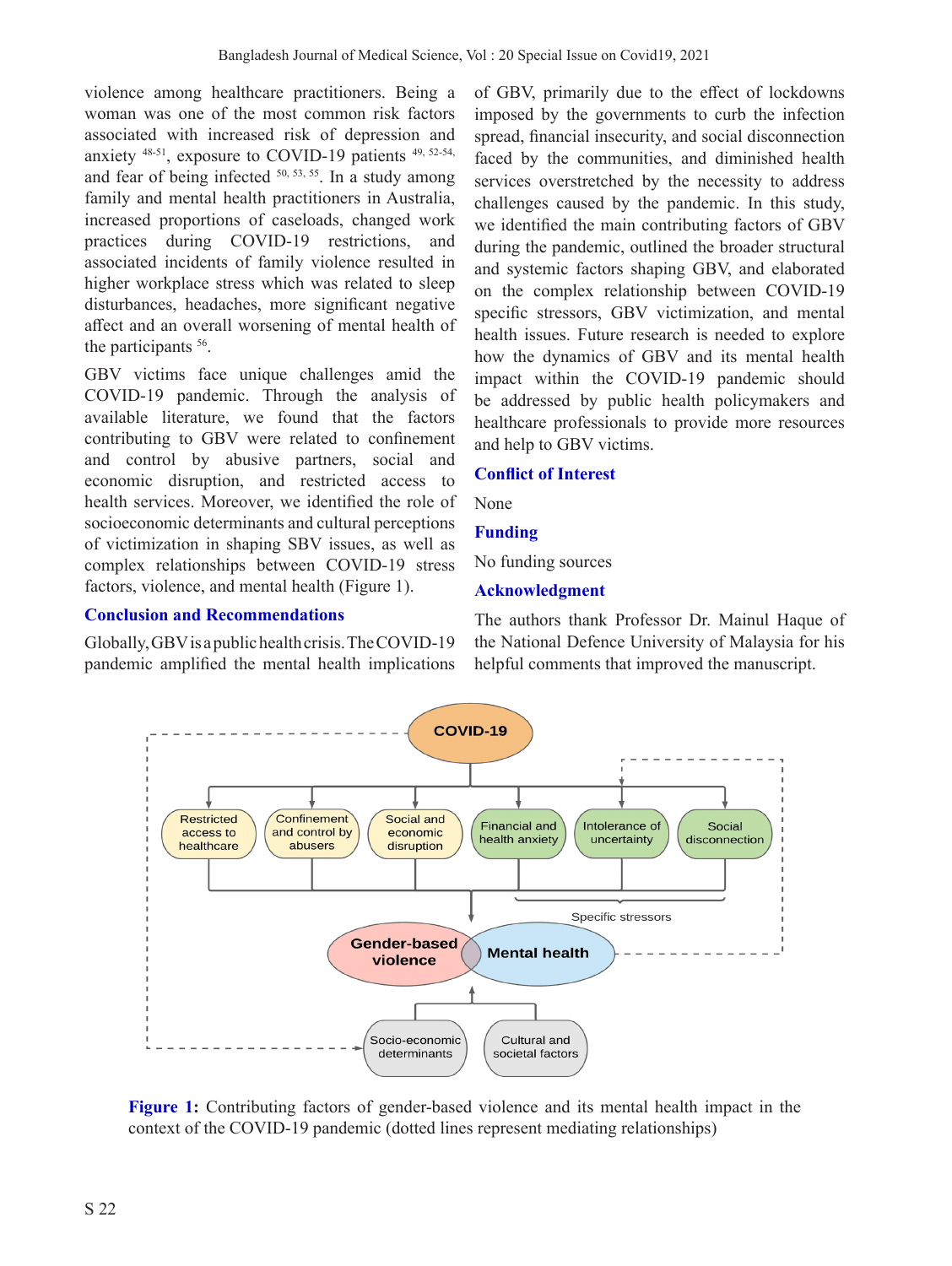#### **References**

- 1. Bouta T, Frerks G, Bannon I. Gender, conflict, and development. World Bank Publications; 2005; 33-48. Available from: www.jstor.org/stable/resrep02478.10.
- 2. World Health Organization. Gender-based violence in health emergencies, 25 July 2018. Available from: https://www.who.int/reproductivehealth/publications/ emergencies/COVID–19-VAW-full-text.pdf.
- 3. Kirkegaard D, What is gender-based violence (GBV)? UNFPA. 2020. Available from: https://www. friendsofunfpa.org/what-is-gender-based-violence-gbv/.
- 4. Fried ST. Violence against women. *Health Hum Rights*. 2003: 88-111.
- 5. World Health Organization. Mental health: strengthening our response. 2018. Available from: https://www. who.int/news-room/fact-sheets/detail/mental-healthstrengthening-our-response.
- 6. Campbell AM. An increasing risk of family violence during the Covid-19 pandemic: Strengthening community collaborations to save lives. *Forensic Sci Int Reports*. 2020; **2:** 100089. Available from: https://doi. org/10.1016/j.fsir.2020.100089.
- 7. Godin M. As cities around the world go on lockdown, victims of domestic violence look for a way out. *Time*. 2020. Available from: https://time.com/5803887/ coronavirus-domestic-violence-victims/.
- 8. World Health Organization. COVID-19 and violence against women: What the health sector/system can do, 7 April 2020. *WHO*; 2020. Available from: https://www. who.int/reproductivehealth/publications/emergencies/ COVID–19-VAW-full-text.pdf.
- 9. Women's Aid UK. The impact of COVID-19 on women and children experiencing domestic abuse, and the lifesaving services that support them. *Women's Aid UK;*  2020. Available from: https://www.womensaid.org. uk/the-impact-of-covid-19-on-women-and-childrenexperiencing-domestic-abuse-and-the-life-savingservices-that-support-them/.
- 10. UN Women, Infographic: The Shadow Pandemic– Violence Against Women and Girls and COVID-19. 2020, Available from: https://www.unwomen.org/en/ digital-library/multimedia/2020/4/infographic-covid19 violence-against-women-and-girls.
- 11. Sediri S, Zgueb Y, Ouanes S, Ouali U, Bourgou S, Jomli R, Nacef F. Women's mental health: acute impact of COVID-19 pandemic on domestic violence. *Arch Womens Ment Health*. 2020; **23 (6):** 749-56.
- 12. Hamadani JD, Hasan MI, Baldi AJ, Hossain SJ, Shiraji S, Bhuiyan MS, Mehrin SF, Fisher J, Tofail F, Tipu SM, Grantham-McGregor S. Immediate impact of stay-at-home orders to control COVID-19 transmission on socioeconomic conditions, food insecurity, mental

health, and intimate partner violence in Bangladeshi women and their families: an interrupted time series. *Lancet Glob Health*. 2020; **8 (11):** e1380-9.

- 13. Aolymat I. A cross-sectional study of the impact of COVID-19 on domestic violence, menstruation, genital tract health, and contraception use among women in Jordan. *Am J Trop Med Hyg.* 2021; **104 (2):** 519.
- 14. Ojeahere MI, Kumswa SK, Adiukwu F, Plang JP, Taiwo YF. Intimate Partner Violence and its Mental Health Implications Amid COVID-19 Lockdown: Findings Among Nigerian Couples. *J Interpers Violence*. 2021; 1:08862605211015213
- 15. Emezue C. Digital or Digitally Delivered Responses to Domestic and Intimate Partner Violence During COVID-19. *JMIR Public Health Surveill*. 2020; **6 (3):**  e19831. DOI: 10.2196/19831.
- 16. Lugova H, Samad N, Haque M. Sexual and genderbased violence among refugees and internally displaced persons in the Democratic Republic of the Congo: postconflict scenario. *Risk Manag Healthc Policy*. 2020; **13:** 2937.
- 17. CARE International. Gender implications of COVID-19 outbreaks in development and humanitarian settings. 2020. Available from: https://www.care-international. org/files/files/Gendered\_Implications\_of\_COVID-19\_ Full Paper.pdf
- 18. Viveiros N, Bonomi AE. Novel Coronavirus (COVID-19): Violence, reproductive rights and related health risks for women, opportunities for practice innovation. *J Fam Violence*. 2020: 1-5.
- 19. Radusky PD, Cardozo N, Duarte M, Fabian S, Frontini E, Sued O, Aristegui I. Mental health, substance use, experiences of violence, and access to health care among transgender and non-binary people during the COVID-19 lockdown in Argentina. *Int J Transgend Health*. 2021: 1-4.
- 20. Pu DF, Rodriguez CM, Dimperio MD. Factors distinguishing reciprocal versus nonreciprocal intimate partner violence across time and reporter. *J Interpers Violence*. 2021: 08862605211001475.
- 21. Glowacz F, Schgmits E, Dziewa A. Intimate Partner Violence and Mental Health Within the Community During Lockdown of Covid-19 Pandemic. Researchsquare [preprint]. 2021.
- 22. COVID-19 and Ending Violence Against Women and Girls. *UN Women.* 2020; Available from: https://www. unwomen.org/en/digital-library/publications/2020/04/ issue-brief-covid-19-and-ending-violence-againstwomen-and-girls.
- 23. Viero A, Barbara G, Montisci M, Kustermann K, Cattaneo C. Violence against women in the Covid-19 pandemic: A review of the literature and a call for shared strategies to tackle health and social emergencies.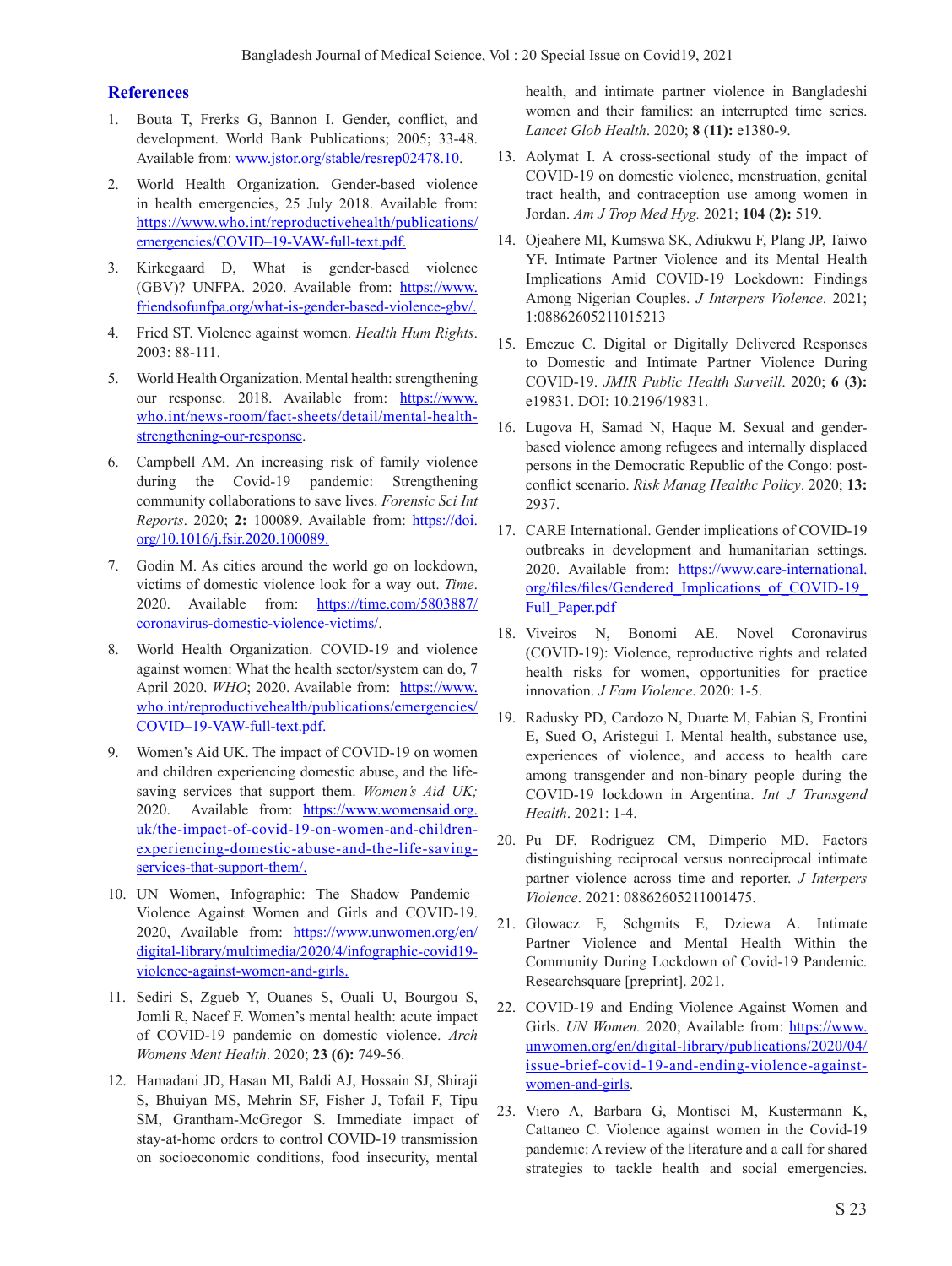*Forensic Sci Int*. 2020: 110650

- 24. Chandan JS, Taylor J, Bradbury-Jones C, Nirantharakumar K, Kane E, Bandyopadhyay S. COVID-19: a public health approach to manage domestic violence is needed. *Lancet Public Health*. 2020; **5 (6):** e309. DOI: 10.1016/ S2468-2667(20)30112-2.
- 25. Booth C. Keeping families together: The Homebuilders model: Routledge; 2017.
- 26. Nofziger S, Kurtz D. Violent lives: A lifestyle model linking exposure to violence to juvenile violent offending. *J Res Crime Delinq*. 2005; **42 (1):** 3-26.
- 27. Arenas-Arroyo E, Fernandez-Kranz D, Nollenberger N. Intimate partner violence under forced cohabitation and economic stress: Evidence from the COVID-19 pandemic. *J Public Econ*. 2021; **194:** 104350.
- 28. Sharma A, Borah SB. Covid-19 and domestic violence: an indirect path to social and economic crisis. *J Fam Violence.* 2020: 1-7.
- 29. Evans ML, Lindauer M, Farrell ME. A pandemic within a pandemic—Intimate partner violence during Covid-19. *N Engl J Med*. 2020; **383 (24):** 2302-4.
- 30. Moon SJ, Joung SH. Expenditure patterns of divorced single-mother families and two-parent families in South Korea. *J Fam Econ Issues*. 1997; **18 (2):** 147-62.
- 31. Delara M. Mental health consequences and risk factors of physical intimate partner violence. *Men Health Fam Med*. 2016; **12 (1):** 119-25.
- 32. Friis K, Pihl-Thingvad J, Larsen FB, Christiansen J, Lasgaard M. Long-term adverse health outcomes of physical workplace violence: a 7-year population-based follow-up study. *Eur J Work Organ Psychol.* 2019; **28 (1):** 101-9.
- 33. Rivara F, Adhia A, Lyons V, Massey A, Mills B, Morgan E, Simckes M, Rowhani-Rahbar A. The effects of violence on health. *Health Aff.* 2019; **38 (10):** 1622-9.
- 34. Sabri B, Hartley M, Saha J, Murray S, Glass N, Campbell JC. Effect of COVID-19 pandemic on women's health and safety: A study of immigrant survivors of intimate partner violence. *Health Care Women Int*. 2020; **41 (11- 12):** 1294-312.
- 35. Goodman LA, Banyard V, Woulfe J, Ash S, Mattern G. Bringing a network-oriented approach to domestic violence services: A focus group exploration of promising practices. *Violence against women*. 2016; **22 (1):** 64-89.
- 36. MacGregor JC, Wathen CN, Olszowy LP, Saxton MD, MacQuarrie BJ. Gender differences in workplace disclosure and supports for domestic violence: Results of a pan-Canadian survey. *Violence Vict*. 2016; **31 (6):** 1135-54.
- 37. Rogers M, Rumley T, Lovatt G. The change up project: Using social norming theory with young people to address

domestic abuse and promote healthy relationships. *J Fam Violence*. 2019; **34 (6):** 507-19.

- 38. Finkelhor D. Sexually victimized children. Simon and Schuster; 2010.
- 39. Wood SL, Sommers MS. Consequences of intimate partner violence on child witnesses: A systematic review of the literature. *J Child Adolesc Psychiatr Nurs*. 2011; **24 (4):** 223-36.
- 40. Holland KM, Jones C, Vivolo-Kantor AM, Idaikkadar N, Zwald M, Hoots B, Yard E, D'Inverno A, Swedo E, Chen MS, Petrosky E. Trends in US emergency department visits for mental health, overdose, and violence outcomes before and during the COVID-19 pandemic. *JAMA Psychiatry*. 2021; **78 (4):** 372-9.
- 41. Topriceanu CC, Wong A, Moon JC, Hughes AD, Bann D, Chaturvedi N, Patalay P, Conti G, Captur G. Evaluating access to health and care services during lockdown by the COVID-19 survey in five UK national longitudinal studies. *BMJ Open*. 2021; **11 (3):** e045813.
- 42. Desai S, Samari G. COVID‐19 and immigrants' access to sexual and reproductive health services in the United States. *Perspect Sex Reprod Health*. 2020; 10.1363/ psrh.12150.
- 43. U.S. Centers for Medicare and Medicaid Services, HealthCare.gov, Coverage for lawfully present immigrants, 2017. Available from: https://www. healthcare.gov/immigrants/lawfully-presentimmigrants/.
- 44. Su Z, McDonnell D, Roth S, Li Q, Šegalo S, Shi F, Wagers S. Mental health solutions for domestic violence victims amid COVID-19: a review of the literature. *Global Health*. 2021; **17 (1):** 1-11.
- 45. Jung S, Kneer J, Krüger TH. Mental health, sense of coherence, and interpersonal violence during the COVID-19 pandemic lockdown in Germany. *J Clin Med*. 2020; **9 (11):** 3708.
- 46. Raj A, Johns NE, Barker KM, Silverman JG. Time from COVID-19 shutdown, gender-based violence exposure, and mental health outcomes among a state representative sample of California residents. *EClinicalMedicine*. 2020; **26:** 100520.
- 47. Gresham AM, Peters BJ, Karantzas G, Cameron LD, Simpson JA. Examining associations between COVID-19 stressors, intimate partner violence, health, and health behaviors. *J Soc Pers Relat*. 2021; **11:** 02654075211012098.
- 48. Huang JZ, Han MF, Luo TD, Ren AK, Zhou XP. Mental health survey of 230 medical staff in a tertiary infectious disease hospital for COVID-19. *Zhonghua Lao Dong Wei Sheng Zhi Ye Bing Za Zhi*. 2020; **38:** E001-.
- 49. Davico C, Ghiggia A, Marcotulli D, Ricci F, Amianto F, Vitiello B. Psychological impact of the COVID-19